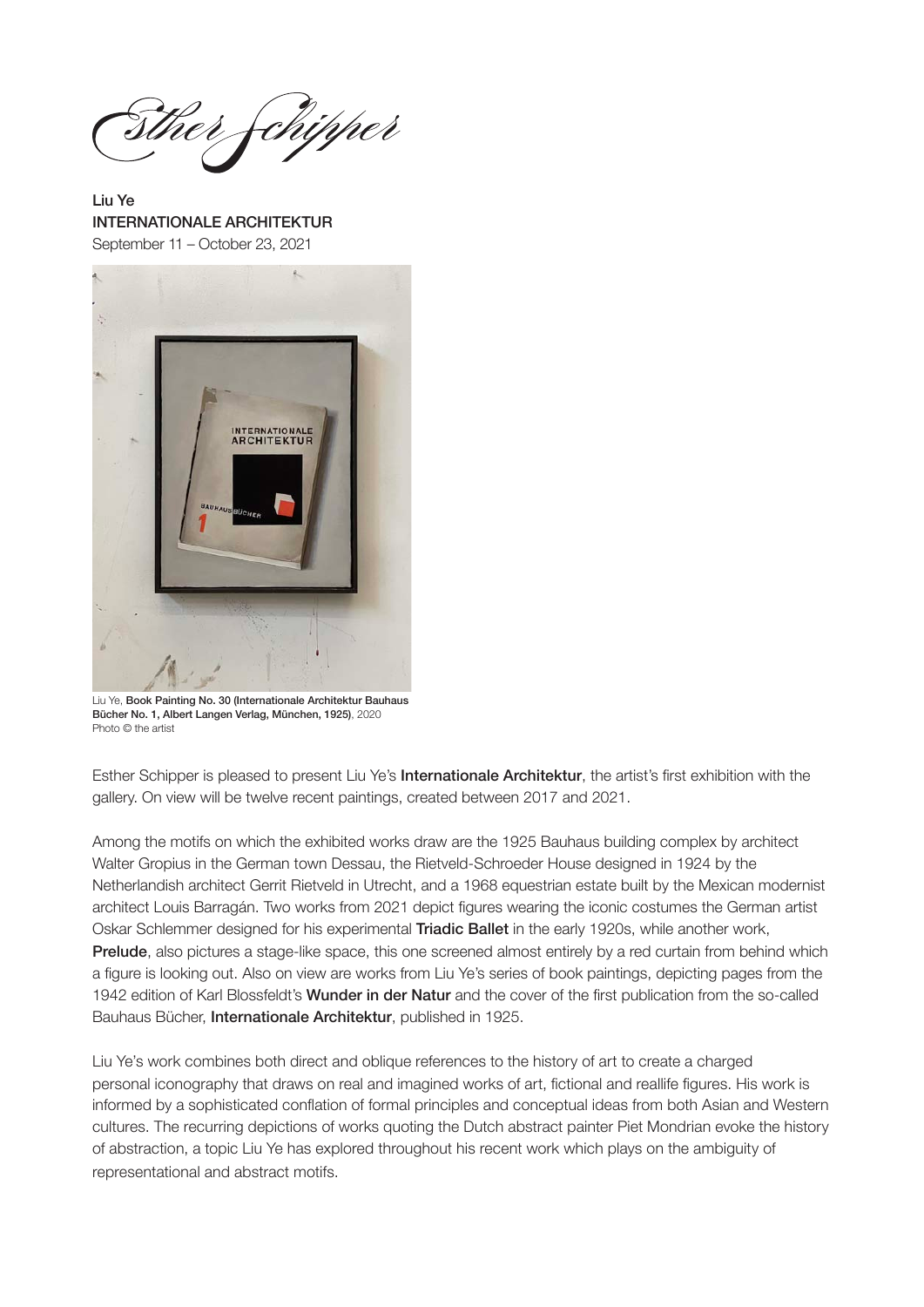Each painting constitutes a deeply personal act. As Udo Kittelmann noted in 2018: Liu Ye's "paintings are also a barometer of a time when the reference to the personal, the subjective, is becoming increasingly topical. And the subjective means our own lives, with all our problems big and small, the joys and fears, hopes and despairs. His pictures take us back to the origins of being and becoming human, provoking and moving us at the same time."

Two works in reference to Oskar Schlemmer's costume designs for his Triadic Ballet significantly expand the vocabulary of Liu Ye's exploration of the Bauhaus curriculum. Taking Schlemmer's famous costumes made from colorful geometric shapes as point of departure, Liu Ye imagines the figures in full color and places them in a stage setting. One depicts three faceless doll-like figures, another a single male, reading as real-life person, identified by the title as Schlemmer himself. Both scenes are framed by narrow bands of red curtains — a recurring motif in the artist's oeuvre — complementing the impression of a stage and functioning as a framing device. With **Prelude** the red curtain takes center stage, almost covering the entire canvas as a lone male figure peers out at us from the shadows  $-$  "us" being the audience of a performance and the observer of the painting.

The Bauhaus is also the topic of two works from the artist's series of book paintings that depict the first volume of the so-called Bauhaus Bücher, Internationale Architektur, published in 1925 by Walter Gropius. The book's cover, designed by Farkás Molnar, appears slightly worn, perhaps as a tribute to the important role of the book as a cherished object of historical significance.

Three works draw on views of the façade of the 1925 Bauhaus building by Walter Gropius in Dessau and combine the artist's interest in architecture with his ongoing preoccupation with the German school and its teachings (exported internationally long after the institutions closure due to National Socialist censure). Their geometric shapes appear almost as abstract compositions, tethered to representation by the lettering or, in one case, the fragment of the letter B. A detail of the Rietveld Schroeder House in a work entitled Mrs. Schroeder exerts a similar effect: the nestled rectangles of windows, protruding balconies and handrails can be read as near abstract composition.

An architectural reference to the Mexican modernist architect Louis Barragán (1902-1988) is parred down even more dramatically: silhouetted against a bright pink wall stands a handsome bay horse. The work refers to the 1968 Cuadra San Cristóbal, a large estate with adjunct stables, the architect, who was an avid equestrian, designed. Barragán's characteristic use of pink is all that alludes to the reference.

Book Painting No. 22 and Book Painting No. 29 depict book pages painted after Karl Blossfeldt's highly influential photographs of plants. Characteristic of Liu Ye's book paintings, it is both the haunting images of enlarged flowers by the avantgarde photographer and the beautifully printed photogravure edition of Wunder in der Natur from 1942 that we discover.

With its emphasis on found images and the muted color scheme reminiscent of vintage photography and prints, the exhibition seems to question the status of the image and its reproducibility. Painting here becomes a representation of stillness and contemplation, set outside of the rapidity of today's digital image economy.